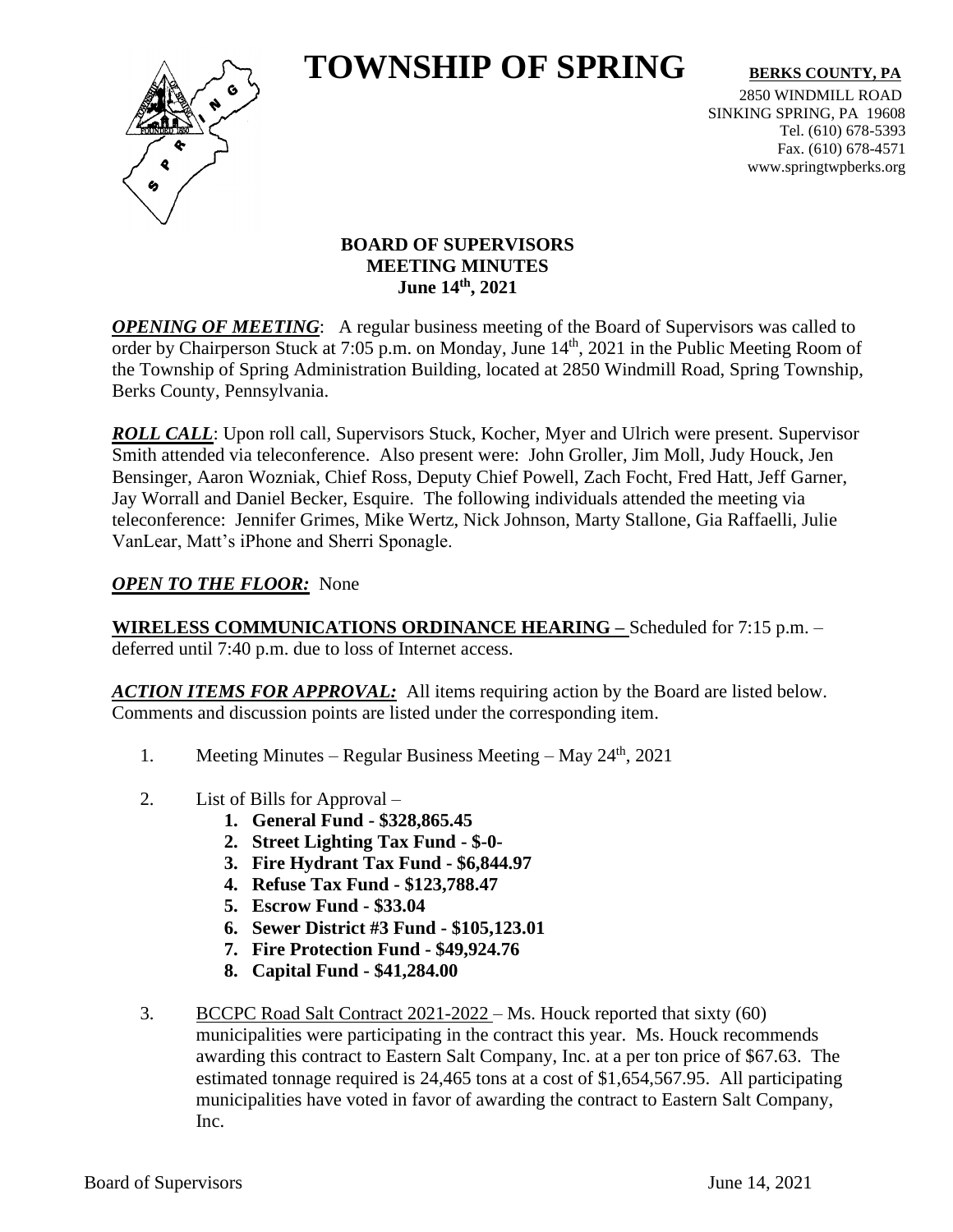# *ACTION ITEMS FOR APPROVAL (Continued)*

- *4.* Property and Liability Insurance Renewal Mr. Groller introduced Zach Focht from EHD who gave a brief overview of the status of the insurance industry. Estimated renewal of the Township's Property and Liability Insurance on July  $1<sup>st</sup>$  is \$176,782.00. This is an increase of approximately 8.9% higher than 2020. This is not just a rate increase. It includes exposure increases as well.
- 5. Helping Harvest Waiver of Land Development Mr. Moll reviewed the request to install a 3,000 sq. ft. building addition for cold storage facilities at the Helping Harvest Food Bank. The Planning Commission unanimously recommended that the Board of Supervisors grant the requested Waiver of the Land Development process if the applicant 1) ensures that sufficient accessible parking spaces will remain in compliance with the ADA requirements for the site and 2) indicates if the proposed project would result in an increase in water usage or sewage generation on the site.
- 6. Alcon Land Development Plans Extension of Time Mr. Moll reported that the Planning Commission unanimously recommended that the Board of Supervisors accept the applicant's request for an extension of time until December  $31<sup>st</sup>$ , 2021.
- 7. Traffic Ordinance Update Authorization Mr. Moll presented the Police Department's and the Transportation Advisory Committee's (TAC) requests to create a 4-Way Stop at Dwight Street and Grandview Boulevard and to re-align the travel lanes and parking restrictions at Snyder/Woodside and Grandview. The Board of Supervisors are also asked to authorize the Township Solicitor to work with the Director of Engineering in making the appropriate revisions to the Traffic Ordinance and to authorize the advertisement and adoption of the ordinance in August 2021. Discussion was held regarding the Dwight Street and Grandview Boulevard intersection and the Snyder/Woodside and Grandview intersection.
- *8.* Approval of 2021 Road Maintenance Contract Mr. Johnson reported that one bid was received from Asphalt Maintenance Solutions, LLC in the amount of \$417,119.40. Mr. Darrah is recommending that this contract be awarded.

*Motion to approve Action Items # 1 through # 8, was made by Mr. Myer seconded by Mr. Kocher. Upon roll call, all Supervisors present voted affirmatively. Ms. Smith was absent during the roll call. MOTION CARRIED.*

## *TOWNSHIP DIRECTORS*

- A. Zoning/Building Codes Department Mr. Wozniak
	- 1) Monthly Report Mr. Wozniak presented his monthly report.
	- 2) Civil Complaint Filing 2824 Hillvale Avenue Mr. Wozniak reported that the applicant has not submitted a drainage plan to date and the Judge had set mid-June as the deadline. Mr. Wozniak received an email at 6:00 pm this evening indicated that a consultant has completed the plan but Mr. Wozniak would still like to have authorization to file the civil complaint in the event progress does not continue on this project. He will work the Mr. Becker and the resident to develop a reasonable time line.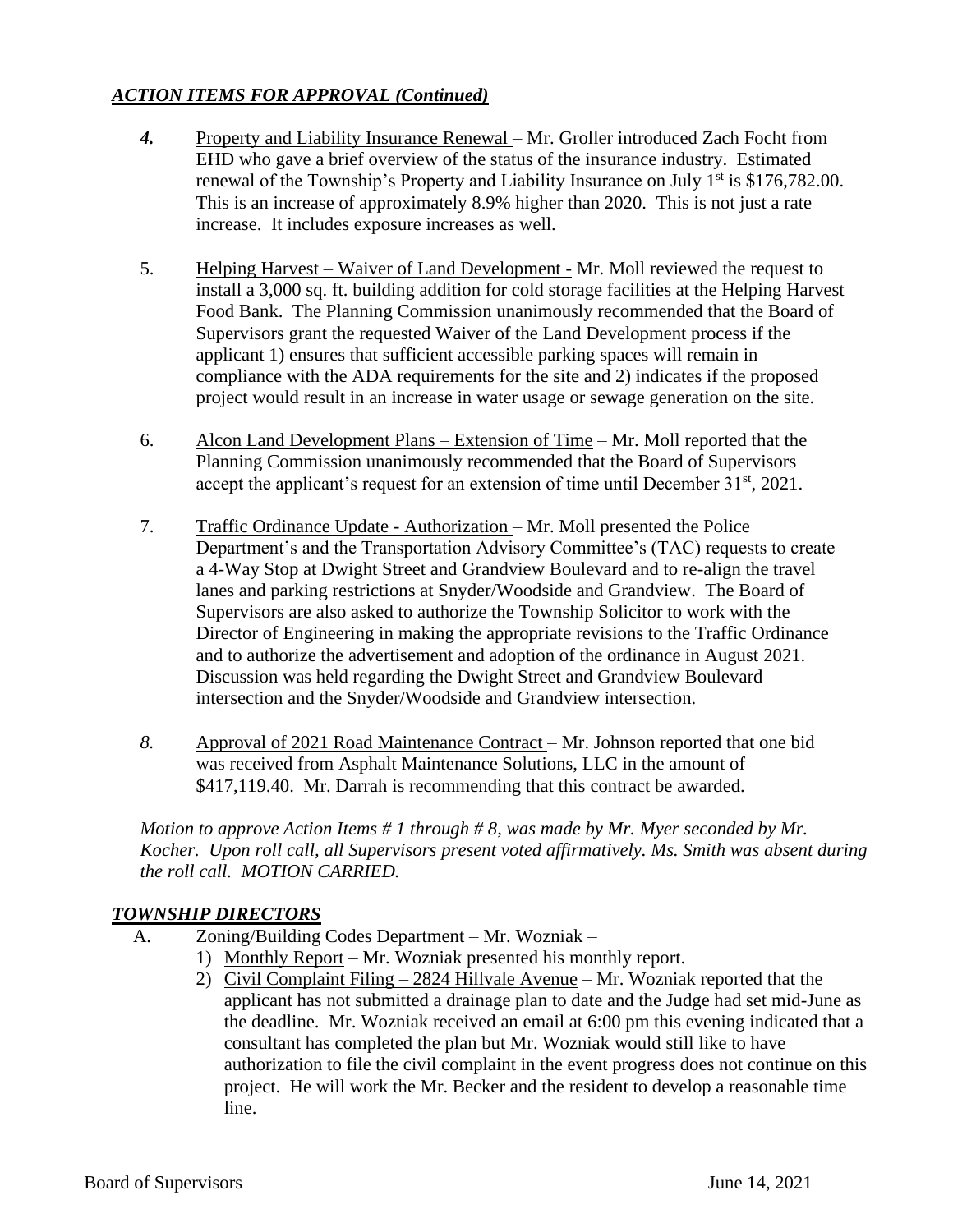## *TOWNSHIP DIRECTORS (Continued)*

- A. Zoning/Building Codes Department Mr. Wozniak
	- 3) Civil Complaint Filing 2043 Old Lancaster Pike Mr. Wozniak is withdrawing this item because an application to the Zoning Hearing Board was received Friday afternoon. This matter involves the construction of a structure without a permit and needs to be processed through the Zoning Hearing Board.

*Motion to file a Civil Complaint against the resident at 2824 Hillvale Avenue was made by Mr. Ulrich, seconded by Mr. Myer. Upon roll call, all Supervisors present voted affirmatively except Ms. Smith who abstained because she was unable to hear Mr. Wozniak's report. MOTION CARRIED.*

B. Parks and Recreation Department – Ms. Houck- No Report

# **The Public Meeting was recessed at 7:40 p.m. so that the Public Hearing could be held.**

**WIRELESS COMMUNICATIONS ORDINANCE HEARING –** Began at 7:40 p.m. Mr. Moll reviewed a general description of the ordinance and the summary of changes. The Township is proposing to adopt amendments to the Zoning provisions for Wireless Communications Antennas and Towers. This is prompted by the changes in the Federal and State regulations that govern Small Communications Facilities.

# **The Public Hearing was adjourned at 7:50 pm. and the Public Meeting resumed.**

*Motion approve Ordinance #448, Resolution # 2021-14 and Resolution # 20212-15 was made by Mr. Myer and seconded by Mr. Kocher. Upon roll call, all Supervisors present voted affirmatively. MOTION CARRIED.*

# *TOWNSHIP DIRECTORS (Continued)*

- C. Engineering/Planning Department Mr. Moll
	- 1) 601 Fritztown Road Variance Request The property owner at 601 Fritztown Road has applied to the Zoning Hearing Board for a variance from the provisions of Section 401 of the Zoning Ordinance which prohibits more than one principal use on a property. The Planning Commission considered this matter and chose to make no recommendation to the Zoning Hearing Board. Representatives from the applicant spoke briefly about the project. The Board had several questions about the windows, parking and roof lines.

*Motion to recommend to the Zoning Hearing Board that the Variance Request be granted was made by Mr. Myer, seconded by Ms. Smith. Upon roll call, all Supervisors voted affirmatively. MOTION CARRIED*

2) Wilson School District – Electronic Sign Special Exception – The Wilson School District is seeking a special exception approval for an electronic sign at the intersection of Dwight Street and Van Reed Road. The Planning Commission considered this matter and recommended that the Zoning Hearing Board grant the requested Special Exception with the condition that the applicant respond to all of Mr.

*\*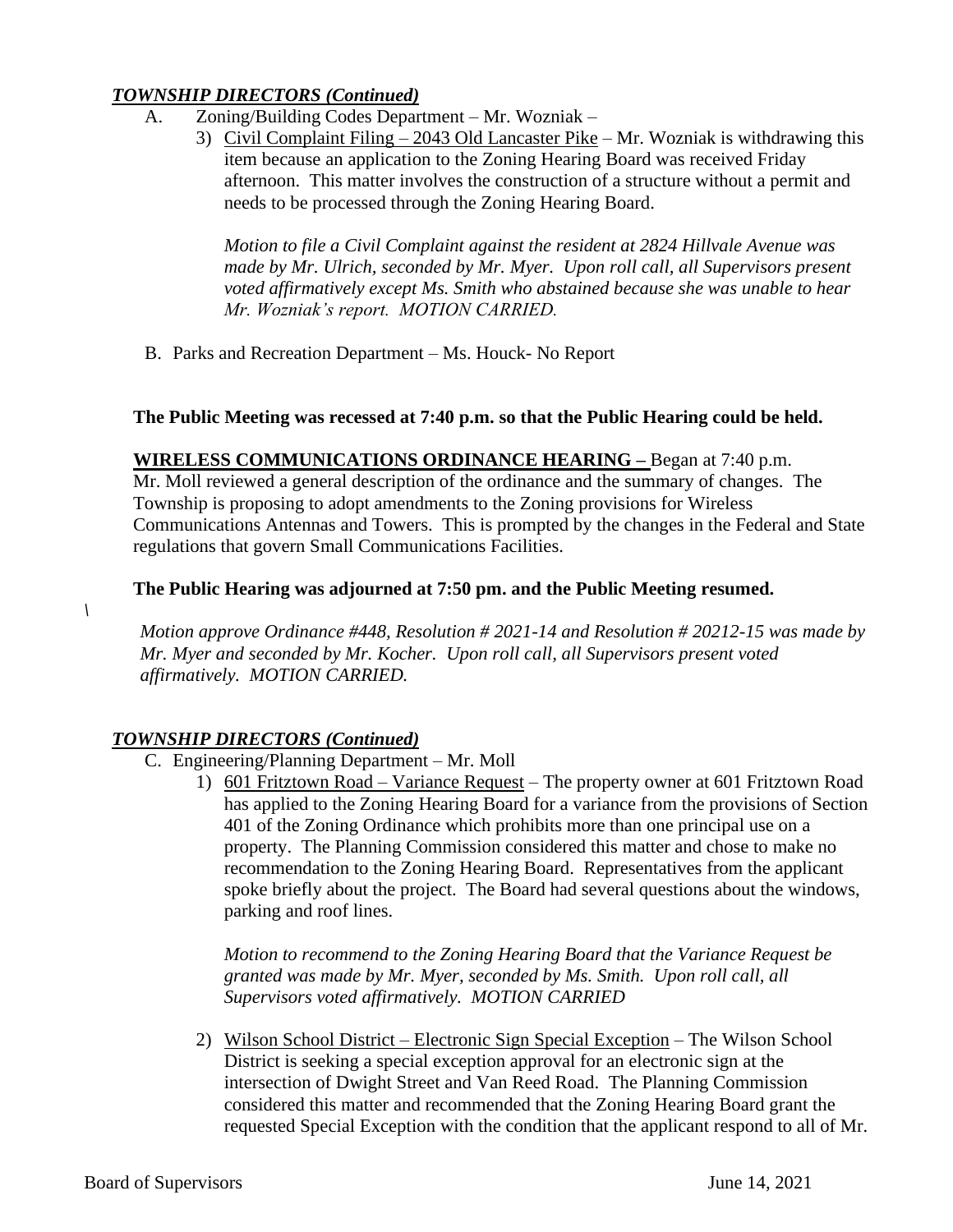# *TOWNSHIP DIRECTORS (Continued)*

Wilson School District – Electronic Sign Special Exception – (Continued) Moll's concerns as outlined in his memo to the satisfaction of the Zoning Hearing Board. Mr. Kocher feels that this sign will be disruptive in the school zone and does not feel it is appropriate to use Township taxpayer dollars for an electronic sign. Ms. Smith questioned the brightness of the sign and its affects on the neighboring houses.

*Motion to recommend to the Zoning Hearing Board that the Special Exception be approved was made by Mr. Ulrich, seconded by Mr. Myer. Upon roll call, Supervisors Ulrich, Myer and Smith voted affirmatively. Supervisors Kocher and Stuck voted negatively. MOTION CARRIED (VOTE 3 – 2)*

3) 2818 Belmont Avenue – Appeal of Notice of Violation – The owner of 2818 Belmont Avenue has applied to the Zoning Hearing Board for an Appeal from a Decision by the Zoning Officer regarding an un-permitted stockade type fence in the front yard. The Planning Commission considered this matter and chose to make no recommendation to the Zoning Hearing Board. The resident, Ms. Grimes indicated that in 2014 she had a property transfer inspection done which reports that the fence is compliant.

*Motion to recommend that the Zoning Hearing Board grant the requested relief with the following conditions: 1) when the fence needs to be replaced it will be brought into current compliance and 2) when the property transfers the fence will be brought into current compliance was made by Mr. Stuck and seconded by Mr. Ulrich. Upon roll call, all Supervisors voted affirmatively. MOTION CARRIED.*

4) Hofmann Tract – Soil Stockpile Waiver – The applicant for this proposed 180-unit garden apartment complex has requested permission to begin stockpiling soil on the property in preparation for the construction activities that will take place once the Land Development Plans are approved. An aerial photo was provided that identifies where the soil should be stockpiled. Township Staff recommends that the trucks hauling the soil access the site from Iroquois Avenue and the applicant should post sufficient funds to ensure repairs for any damage that would occur on the Township road. Ms. Raffaelli, representing the client, spoke briefly about the request and addressed the concerns expressed by the Board. She reported that the Berks County Conservation District is aware of the project.

*Motion to waive the weight limits on Iroquois Avenue between Shillington Road and Hillvale Avenue for the delivery of stockpile material; to limit the delivery times to between 8:00 am and 8:00 pm; that appropriate funds be posted for any damage that might occur and that approval from the Berks County Conservation District be obtained was made by Mr. Ulrich, seconded by Ms. Smith. Upon roll call, all Supervisors voted affirmatively except Mr. Myer. MOTION CARRIED (VOTE 4 -1).*

- C. Finance Department Mr. Groller No Report
- D. Human Resources Ms. Reardon No Report
- E. Public Works Mr. Darrah Reported that the storm water project on Tulpehocken Road is near completion and the resident is very pleased with the project. The new pick-up truck is due for delivery this week.